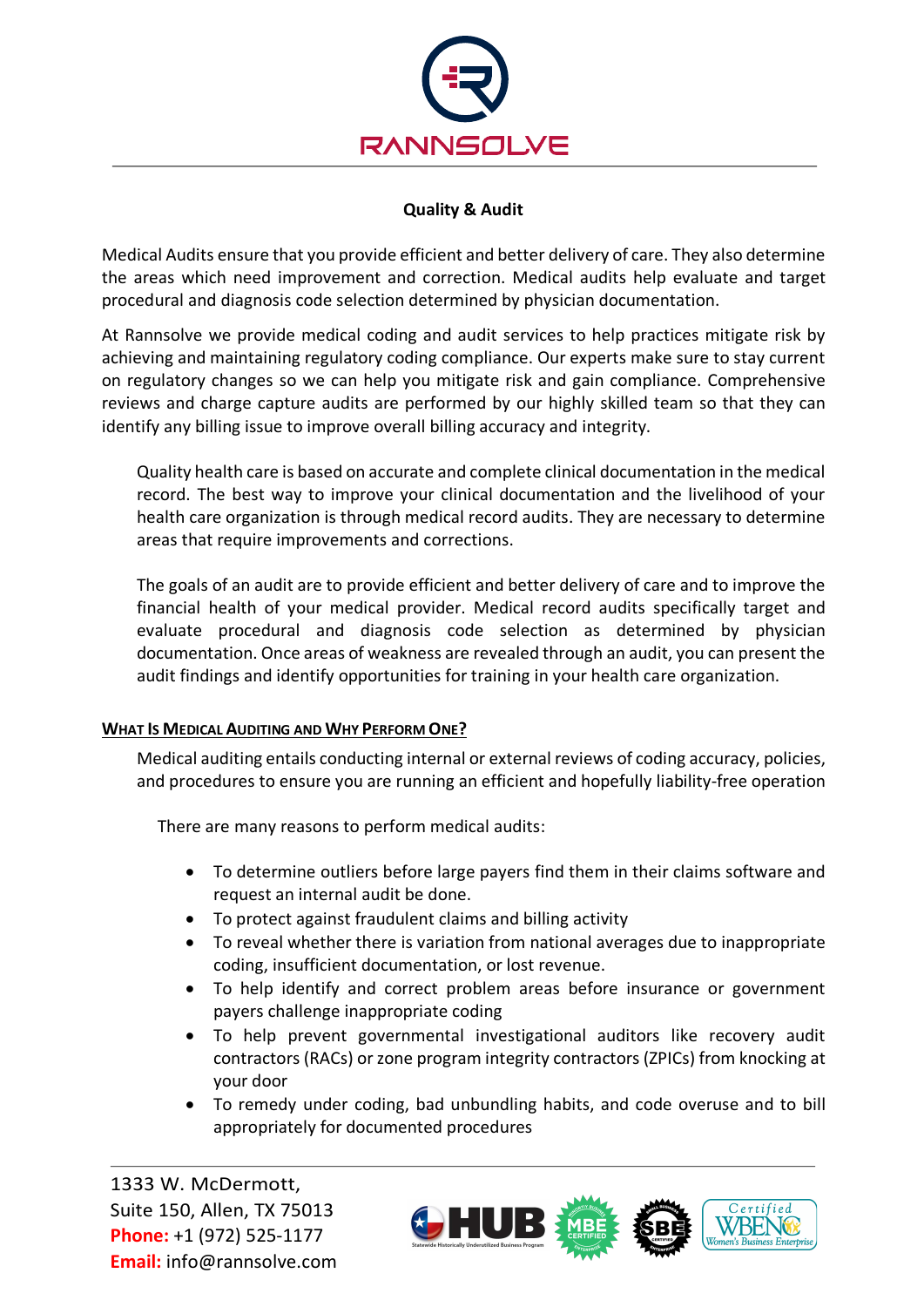

- To identify reimbursement deficiencies and opportunities for appropriate reimbursement.
- To stop the use of outdated or incorrect codes for procedures
- To verify ICD-10-CM and electronic health record (EHR) meaningful use readiness

Our services include managing and reporting the daily deposits, EFT payments, Patient cash receipts and credit card payments. A daily and MTD reconciliation is reconciled at the batch and deposit level to ensure that all the payments received are posted. Additionally, the team prepares the secondary paper claims, write-offs and adjustments.

Many coders struggle with coding operative reports because there are so many guidelines and policies that affect code selection. The process is easier when you break it into seven steps:

- Review the header of the report.
- Review the CPT® codebook (start in the Index).
- Review the report/documentation.
- Make a preliminary code selection.
- Review the guidelines (for the preliminary codes).
- Review policies and eliminate the extras.
- Add any needed modifiers.

# **METHODOLOGY/Our Process**

### **Planning**

Define Audit Objectives and Methodology

- 1. Signed NDA
- 2. Gather Background Information for Assessment
- 3. Identify (Point of Contact)- POC